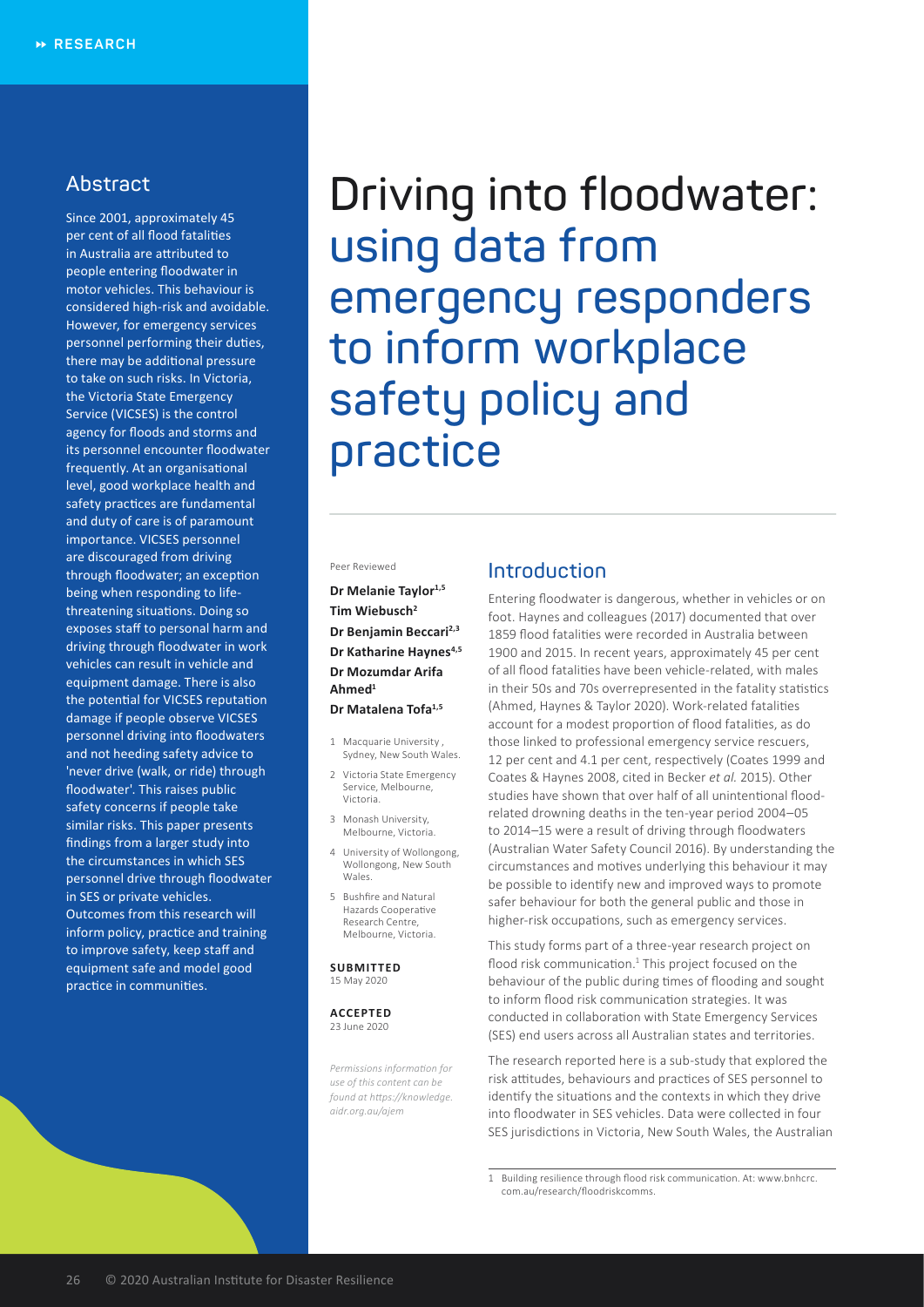Capital Territory and South Australia. This paper reports data from Victoria only, however, study findings may support similar organisations in Australia and internationally where personnel have emergency response responsibilities in flood and storm conditions.

The VICSES is a volunteer-based emergency service organisation, with approximately 5200 volunteers and 200 employees with 149 units across Victoria. It is the control agency for flood and storm emergencies in Victoria and has the primary responsibility for planning for and responding to these (Victoria State Emergency Service 2019).

# **Methods**

### **Survey design**

A survey was developed in collaboration with SES end users. It was divided into sections covering general and work-related driving experience, demographics and deployment details, willingness to drive through floodwater, experiences of driving through floodwater an experiences of turning around from floodwater.

If respondents had experienced a recent event of driving through floodwater (or turning around), they were asked a series of questions about that one event. This included the type of vehicle they were in, water and road characteristics, weather, lighting, the actions of others in the vehicle, their perception of risk and factors that influenced their decision to drive through or turn around.

### **Administration**

The survey was administered using Survey Monkey. An invitation was emailed to all VICSES staff and volunteers with a message from the Chief Officer, Operations and also promoted through internal social media channels and newsletters. Data were collected over an eight-week period from 8 April to 31 May 2019. A reminder was sent in the final week of data collection. The

Macquarie University Human Research Ethics Committee granted approval for this study (Reference number: 5201700133).

### **Participants**

At the close of the survey, 381 VICSES personnel had responded. Of these, just over three quarters (76 per cent, n=288) were male, 21 per cent were female (n=80) and the remaining 3 per cent (n=12) did not specify a gender.

The age profile of the study sample was compared to that of the organisation overall. Figure 1 shows the survey sample was generally older overall and there was significant overrepresentation of people aged 45–54 years.

The majority of the sample (89 per cent, n=323) was volunteer personnel, 5.5 per cent were career (salaried) staff (n=20), and 5.5 per cent served as both career staff and volunteers (n=21).

Just under half the volunteer respondents had a length of service more than 10 years (44 per cent, n=149), and 30 per cent (n=98) had served 5 years or less. Just over half the career staff had been in the organisation for 5 years or less (54 per cent, n=37).

The sample included personnel from all Victorian SES regions with the largest representation (41 per cent, n=150) from Central Region, which is the largest VICSES region. All respondents held a valid driving licence and 91 per cent (n=347) had approval to drive SES vehicles.

### **Driving through floodwater definition**

The focus of this paper is the act of driving through floodwater. The definition of 'floodwater' used here relates to floodwater on a road. This was agreed to with SES end users to ensure it would be relevant for SES personnel. For the purposes of this survey, 'floodwater' is defined as an environment with:

- **·** water across the road surface
- **·** little to no visibility of the road surface markings under the water (i.e. uncertainy of road quality/integrity and possible depth)



water on normally dry land (flowing or still).

Figure 1: Age profile of the study sample compared to the VICSES.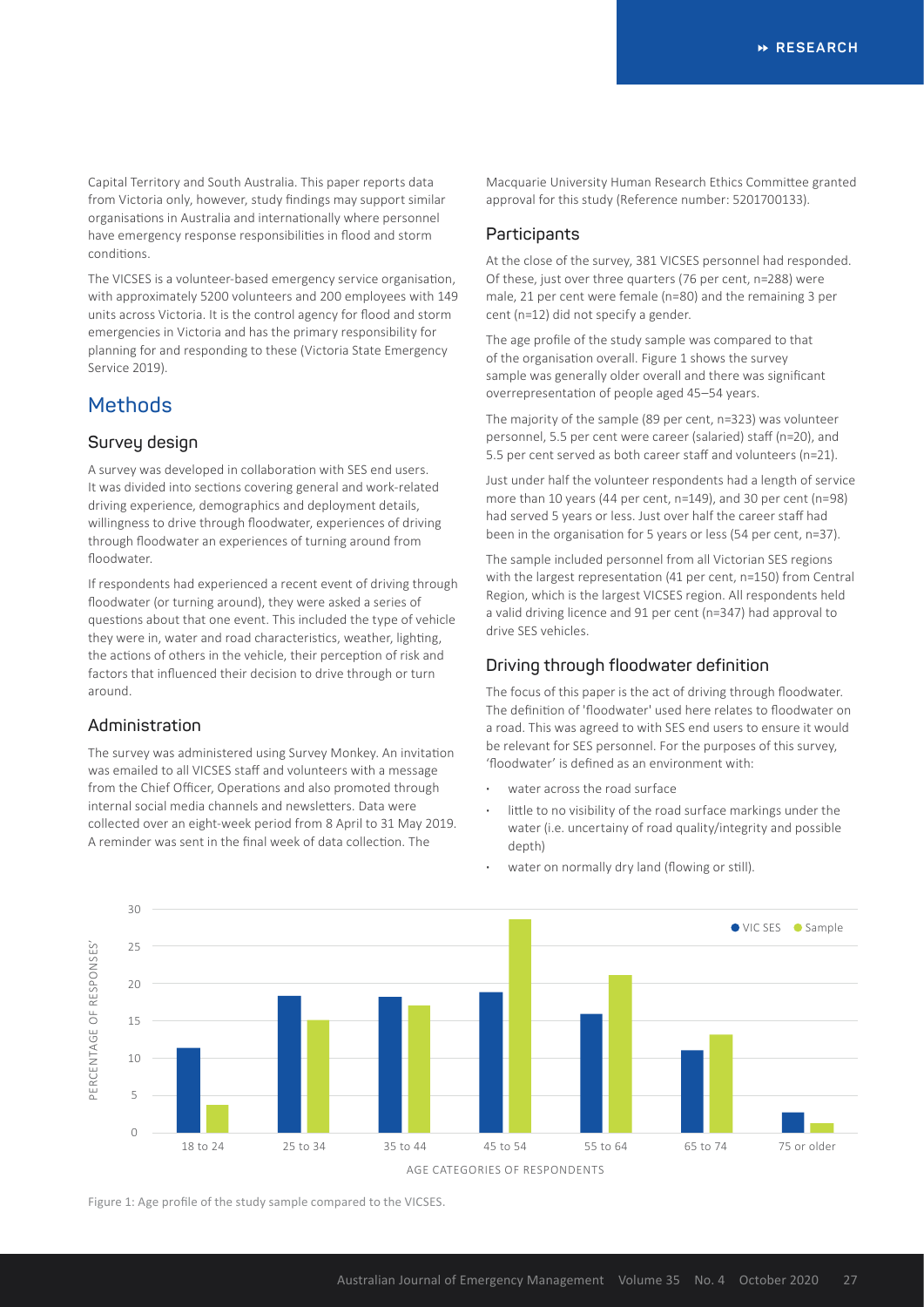Based on this, survey participants were asked to recall how many times they had driven (or been driven) through floodwater in the last two years in an SES vehicle. Responses were 'never', '1–2 times', '3–6 times' and 'more than 6 times'. Participants were asked to recall a situation in which they had driven (or been driven) through floodwater. Ideally, this would be their most memorable experience in the last few years.

### **Analysis**

Results are presented in three sections. The first section is the frequency of the act of driving through floodwater in VICSES vehicles and simple statistical analysis to explore relationships between demographic variables and driving through floodwater. The second section is a summary or 'snapshot' of the contexts and conditions in which respondents reported driving through floodwater. This includes characteristics of the water depth and flow as well as the operational context and the location. The third section explores relationships between demographic and other variables and the 'higher-risk' and 'lower-risk' situations in which respondents entered floodwater.

Although the sample size was adequate for analysis, it represents an estimated 8.2 per cent of the VICSES personnel overall (20.5 per cent of career staff and 7.2 per cent of the volunteer contingent). The statistical findings are viewed as robust but are indicative of the sample rather than representative of the organisation or similar organisations across Australia.

# **Results**

#### **Respondent profile**

Participants were asked how many times they had driven through floodwater in an SES vehicle *as a driver* as well as how many times they had been driven through floodwater in an SES vehicle *as a passenger* in the last two years. Results showed that 41 per cent of respondents with approval to drive SES vehicles (n=140) had driven through floodwater as a driver (see Figure 2) and 39 per cent of all respondents (n=150) had been driven through floodwater as a passenger. In total, just under half of the respondents (46 per cent, n=174) had entered floodwater in the last two years as either a driver or a passenger.

Chi-square analysis was used to investigate relationships between demographic variables and the act of driving through floodwater in an SES vehicle. A selected set of these analyses is summarised in Table 1.

Table 1 shows some significant relationships identified between the independent variables and driving through floodwater. Somewhat surprisingly, there was no significant relationship with age, but there was with gender and with the length of service of volunteers. Females were less likely to have driven through floodwater, however, volunteers with increasingly greater lengths of service were more likely to have driven through floodwater in the last two years. Although not shown in Table 1, differences were identified between career staff and volunteers. The length of service of career staff did not show significant relationships with driving through floodwater.

The variables 'Get deployed in floods and storms' and 'Hours driven each week' were found to relate to driving through floodwater. Those who were not deployed in floods and storms were less likely to have driven through floodwater, while those who drove more hours per week were more likely to have driven through floodwater.

Relationships were noted between driving through floodwater in an SES vehicle and variables relating to private vehicles and the types of vehicles driven. Unsurprisingly, those who usually drive larger SES vehicles are more likely to have driven through floodwater in an SES vehicle in the last two years. One of the strongest relationships with driving through floodwater in an SES vehicle was the frequency with which respondents drove through floodwater in their private vehicle. Those who had driven through floodwater a large number of times in the last two years were also more likely to have driven through floodwater in a work vehicle. No relationship was found with the type of private vehicle usually driven. Although the raw data in Table 1 suggests that a higher proportion of those who drive a private 4WD vehicle are likely to have driven through floodwater, the overall relationship with drive operation failed, marginally, to reach the accepted threshold for statistical significance (*p*=0.05).



Figure 2: Frequency of driving through floodwater in an SES vehicle as a driver in the last two years (n=140).

## **When people drive through floodwater**

To collect information about the conditions and contexts in which people drive through floodwater, survey participants were asked to recall 'the most memorable occasion in the last few years' when they drove (or were driven) through floodwater in an SES vehicle. A total of 180 (47 per cent) recalled such an event and provided the details. The timeline for this question was not limited explicitly to two years. Just over a third (37 per cent, n=66) recalled and detailed an event within the last two years, 29 per cent (n=53) recalled an event in the last 3–5 years and 33 per cent (n=60) recalled an event that occurred more than 5 years ago. Figure 3 represents a snapshot of some of the detailed information provided by respondents.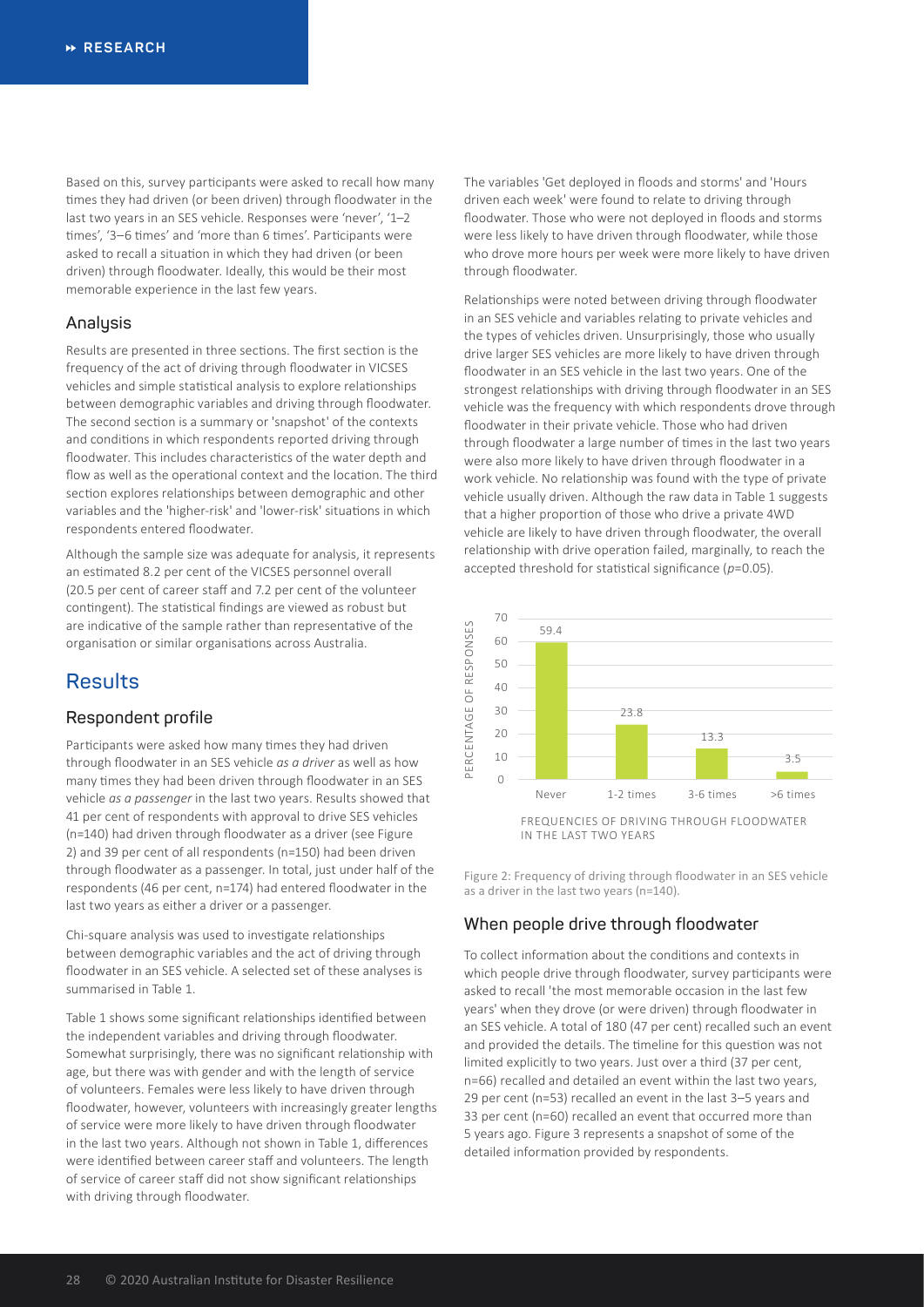Table 1: Breakdown of demographic variables and experience of driving through floodwater in SES vehicles.

| Had driven through floodwater in the last two years (as driver)    |     |      |     |      |       |                    |  |  |  |  |
|--------------------------------------------------------------------|-----|------|-----|------|-------|--------------------|--|--|--|--|
|                                                                    | Yes |      | No  |      |       |                    |  |  |  |  |
| <b>Independent variables</b>                                       | n   | %    | n   | $\%$ | Total | $\chi^2$ (P value) |  |  |  |  |
| Gender                                                             |     |      |     |      |       |                    |  |  |  |  |
| Male                                                               | 122 | 45.0 | 149 | 55.0 | 271   | 9.903 (P<0.01)     |  |  |  |  |
| Female                                                             | 17  | 24.3 | 53  | 75.7 | 70    |                    |  |  |  |  |
| Age                                                                |     |      |     |      |       |                    |  |  |  |  |
| $35$                                                               | 28  | 45.2 | 34  | 54.8 | 62    | $1.165 (P=0.884)$  |  |  |  |  |
| $35 - 44$                                                          | 24  | 41.4 | 34  | 58.6 | 58    | n.s.               |  |  |  |  |
| 45-54                                                              | 39  | 40.2 | 58  | 59.8 | 97    |                    |  |  |  |  |
| $55 - 64$                                                          | 27  | 36.5 | 47  | 63.6 | 74    |                    |  |  |  |  |
| $65+$                                                              | 21  | 42.9 | 28  | 57.1 | 49    |                    |  |  |  |  |
| Get deployed in floods and storms                                  |     |      |     |      |       |                    |  |  |  |  |
| Yes                                                                | 127 | 42.7 | 170 | 57.2 | 297   | 5.002 ( $P<0.01$ ) |  |  |  |  |
| No                                                                 | 12  | 25.5 | 35  | 74.4 | 47    |                    |  |  |  |  |
| Length of service (volunteer)                                      |     |      |     |      |       |                    |  |  |  |  |
| Up to 5 years                                                      | 23  | 25.8 | 66  | 74.2 | 89    | 22.323 (P<0.001)   |  |  |  |  |
| 6-10 years                                                         | 35  | 38.9 | 55  | 61.1 | 90    |                    |  |  |  |  |
| 11-20 years                                                        | 41  | 47.7 | 45  | 52.3 | 86    |                    |  |  |  |  |
| >20 years                                                          | 37  | 63.8 | 21  | 36.2 | 58    |                    |  |  |  |  |
| Hours driven each week                                             |     |      |     |      |       |                    |  |  |  |  |
| <2 hours                                                           | 5   | 29.4 | 12  | 70.6 | 17    | 12.762 (P<0.01)    |  |  |  |  |
| 2-7 hours                                                          | 38  | 30.9 | 85  | 69.1 | 123   |                    |  |  |  |  |
| 8-14 hours                                                         | 40  | 40.4 | 59  | 59.6 | 99    |                    |  |  |  |  |
| 15+ hours                                                          | 56  | 53.3 | 49  | 46.7 | 105   |                    |  |  |  |  |
| Type of SES work vehicle driven most often                         |     |      |     |      |       |                    |  |  |  |  |
| Passenger vehicle                                                  | 22  | 26.2 | 62  | 73.8 | 84    | 18.664 (P<0.001)   |  |  |  |  |
| Light truck/dual cab                                               | 38  | 43.2 | 50  | 56.8 | 88    |                    |  |  |  |  |
| Medium/heavy truck                                                 | 69  | 56.1 | 54  | 43.9 | 123   |                    |  |  |  |  |
| Other                                                              | 10  | 37.0 | 17  | 63.0 | 27    |                    |  |  |  |  |
| Driven through floodwater in own private vehicle in last two years |     |      |     |      |       |                    |  |  |  |  |
| Never                                                              | 31  | 21.4 | 114 | 78.6 | 145   | 54.143 (P<0.001)   |  |  |  |  |
| 1-2 times                                                          | 52  | 43.7 | 67  | 56.3 | 119   |                    |  |  |  |  |
| 3-6 times                                                          | 36  | 72.0 | 14  | 28.0 | 50    |                    |  |  |  |  |
| >6 times                                                           | 20  | 71.4 | 8   | 28.6 | 28    |                    |  |  |  |  |
| Own private vehicle (drive operation)                              |     |      |     |      |       |                    |  |  |  |  |
| 2-wheel drive (2WD)                                                | 57  | 37.0 | 97  | 63.0 | 154   | $5.641 (P=0.06)$   |  |  |  |  |
| 4-wheel drive (4WD)                                                | 61  | 49.6 | 62  | 50.4 | 123   | n.s.               |  |  |  |  |
| All wheel drive (AWD)                                              | 21  | 35.0 | 39  | 65.0 | 60    |                    |  |  |  |  |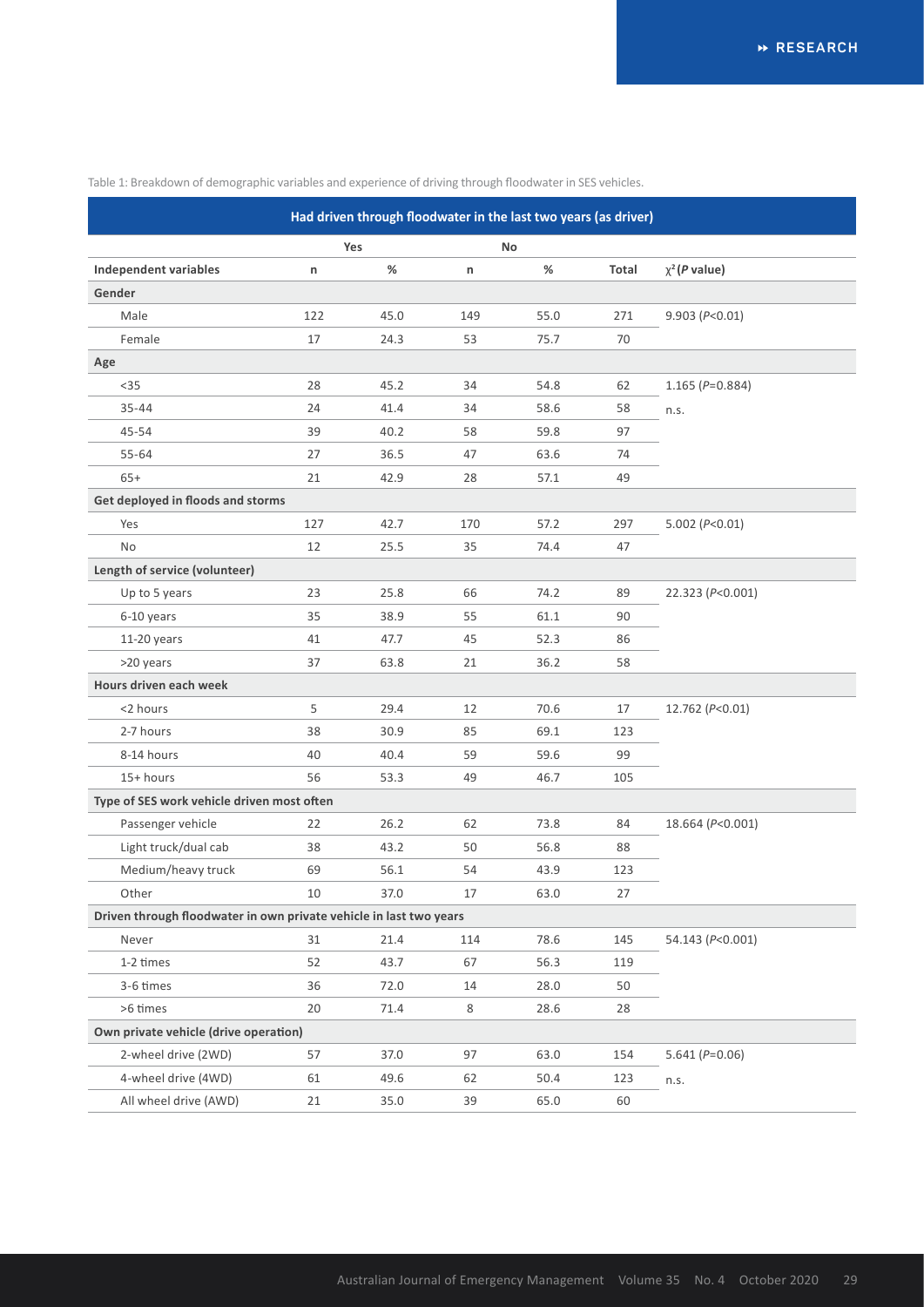Events reported by respondents comprised a combination of characteristics. Although Figure 3 amalgamates these, this 'snapshot' is a useful summary of situations where SES personnel in vehicles entered floodwater. An image of a car (bottom right, Figure 3) was used in the survey to provide a reference for respondents and help bring consistency to responses about floodwater depth in centimetres. Most events reported involved entering shallow water (60 per cent in 30 cm or less) although 12 per cent of respondents estimated water depth deeper than 60 cm. Water flow was typically still or slow. Most incidents as reported took place in rural locations and in 4WD vehicles (69 per cent). The weather was typically clear or with only light rain. Two-thirds took place in daylight (good light) and 14 per cent occurred at night with no street lighting. Most events occurred on highways or major roads (43 per cent) or minor, residential roads (44 per cent) and 89 per cent on a 'normal stretch' of road, rather than a low-water crossing, bridge, or causeway (9 per cent). There was no signage in 74 per cent of events, although road closure signs were reported in 13 per cent, and flood warning signage in 8 per cent.

Events rarely took place with only one driver in the vehicle. In most events, the other occupants were SES colleagues (91 per cent). Passengers were reported to have influenced the decision to drive through floodwater in 31 per cent of events. In 88 per cent of events, it was reported that others in the vehicle felt similarly about the level of risk of driving through the floodwater. Forty-seven respondents provided free text (unguided) comments about the interactions with passengers at the time of the event. In more than half the text comments there was reference to discussions between vehicle occupants and agreement to continue through the floodwater. Seven respondents mentioned actions taken to assess the risk, such as walking through the water or conducting a dynamic risk assessment. Seven respondents mentioned the urgency of the situation and their perceived operational pressure to continue. A few respondents mentioned the additional experience of other people in the vehicle who they deferred to or any lack of agreement or coercion. Quotes from respondents include:

*After discussion we all agreed that we could give it a go.*

*I discussed with the driver whether we could make it across and we agreed we could, based on our knowledge of the area when it was dry.*

*The passengers were very keen on an alternative route but the driver proceeded into the flood water.*

*[We] Played down the danger, except for one who expressed concern, and we all, me included to my eternal shame, dismissed her concerns.*

*Initially the driver was encouraged to proceed, but [at the next deeper water crossing] the passengers stopped the driver who was going to keep going.*

The data presented in Figure 3 shows a snapshot of the situation reported by respondents. The largest proportion of events were

when respondents were undertaking an emergency response. These were occasions 'not under lights and sirens' (61 per cent). Another 10 per cent were on routine work and 10 per cent were on emergency response 'under lights and sirens'. When there were other emergency services personnel around (in 49 per cent of the reported events), the majority (83 per cent) were also driving through floodwater. In situations where there were members of the public present (59 per cent of the reported events), 55 per cent of respondents also drove through the water and 27 per cent showed a mix of behaviours.

#### **Higher-risk events**

Considering the contexts and conditions when personnel entered floodwater some situations were, likely, more risky than others. Therefore, working with VICSES, criteria were identified that could be applied to each reported event to classify those likely to be 'higher risk'. For this analysis, entering floodwater was classified as 'higher risk' if it met any of the following criteria:

- **·** the water was rapid or swift flowing
- **·** the water was 95 cm or deeper
- **·** the water was on a ford, weir or low-water crossing AND the water was deeper than 45 cm
- **·** the water has medium or moderate flow AND was deeper than 45 cm
- **·** the water was deeper than 30 cm AND the respondent was in an SES passenger vehicle.

These criteria were applied to the 180 provided events of entering floodwater in SES vehicles. Using these criteria 19.4 per cent of events (n=35) were designated 'higher risk' and 80.6 per cent of events (n=145) were 'lower risk'.

Chi-square analysis was used to determine relationships between the 'higher risk' events and demographic and other variables. A selected set of summary data and analysis is presented in Table 2. The sample size is very small and the analysis is indicative only.

Analysis of the higher and lower-risk events identified some relationships with demographic variables. Statistically significant relationships were found for gender and the influence of passengers. Females were more likely to report higher-risk events. On investigation, females who reported higher-risk events were also significantly more likely to have been a passenger in the vehicle. Passengers were found to influence the decision to drive through floodwater. Survey results showed a higher proportion of respondents reported being influenced by passengers in the higher-risk events.

Table 2 summary data indicated that higher-risk events were reported more frequently in rural and remote areas and by those aged 45–54. However, overall numbers were small, or absent, in some categories and the statistical test was unreliable. All demographic variables were tested in this analysis but none had a relationship with higher-risk events.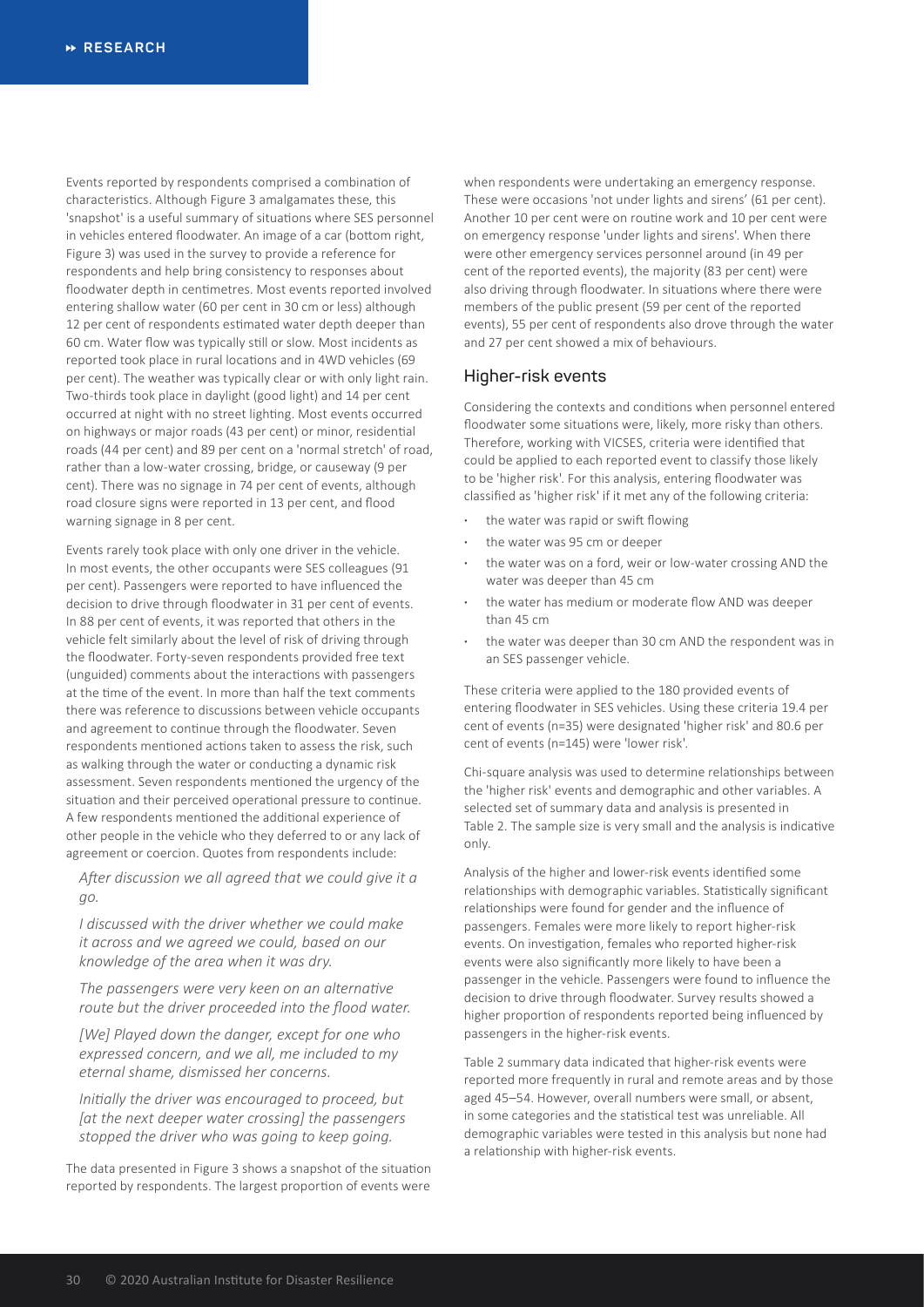**RESEARCH**



**WEATHER**

**NUMBER OF PEOPLE IN VEHICLE**





Figure 3: Snapshot of situations of entering floodwater as drivers or passengers in SES vehicles (n=180).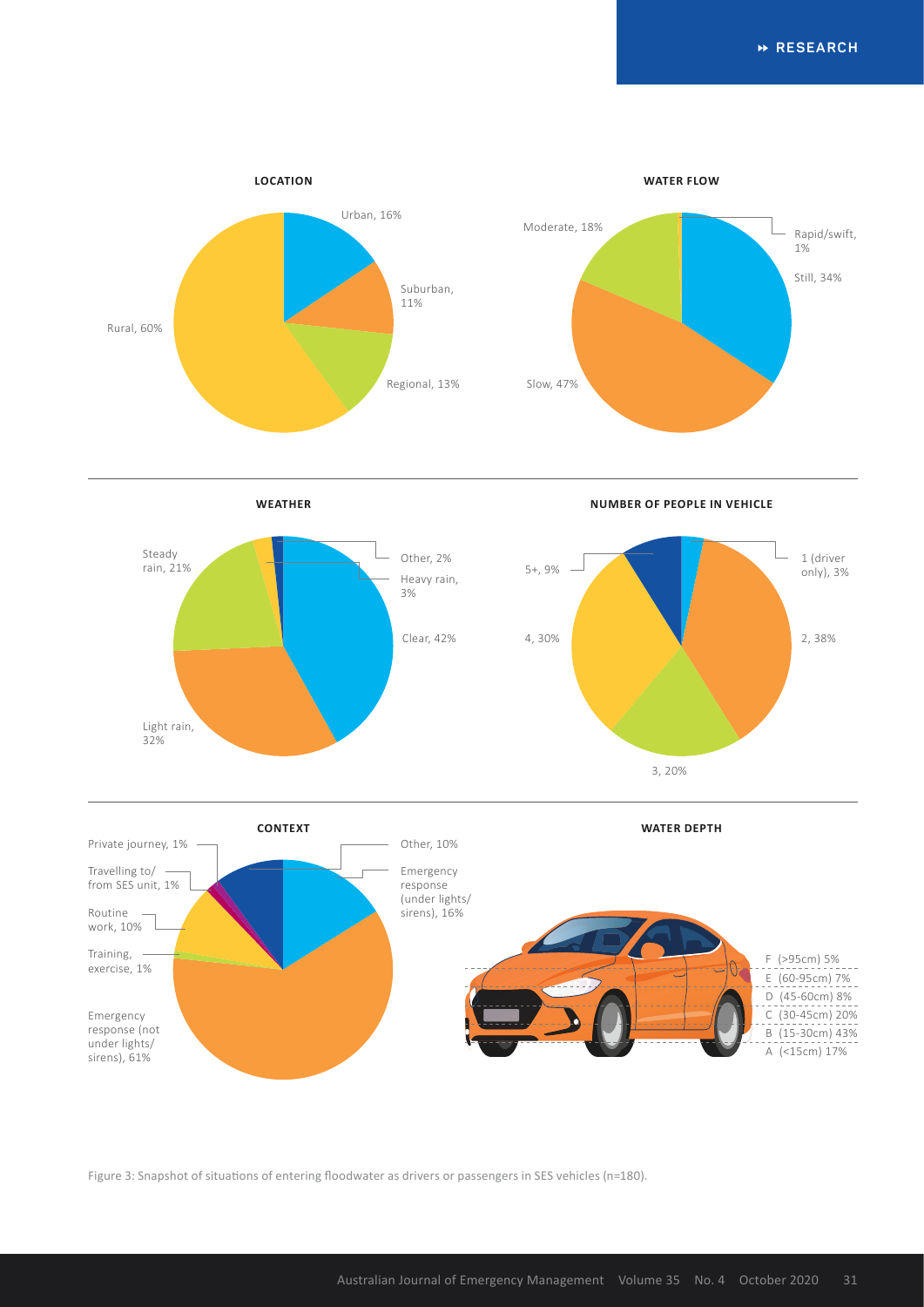In the survey, participants were asked the extent to which a number of aspects influenced their decision to drive through floodwater. They were presented with a list of 18 items. These related to the journey (e.g. urgency, lack of alternative route), their ability and experience (e.g. SES training, confidence), the influence of others (e.g. other road users, vehicle occupants) and work-related pressures (e.g. desire to complete duty). Respondents indicated the extent to which each item influenced their decision using a rating scale from 1 ('not at all') to 7 ('a great deal'). Independent samples t-tests were used to compare the mean ratings for the higher-risk and lower-risk events to explore aspects that had greater influence on risk taking. Figure 4 summarises data for the four items where there were statistically significant differences between mean ratings. Differences in mean ratings for all other items were not significant.

Figure 4 shows that the influence of other people in the vehicle plays a greater role in higher-risk events. This concurs with earlier findings. The variable, 'Knowing the road well', had less influence in higher-risk events. Although having a generally lower level of influence, 'Organisational pressure to complete my duty' had a stronger influence in higher-risk events. On a positive note, 'Excitement' of driving through floodwater had very little influence overall but did have a statistically significant difference between lower and higher-risk events.

## **Discussion**

The survey data indicated a number of interesting and useful findings. Generally, the act of entering floodwater in SES vehicles could be regarded as commonplace, with just under half the survey sample driving, or being driven, through floodwater in the last two years. The profiling analysis identified some groups that are more likely to drive through floodwater and who could benefit from further training or safety awareness about alternative actions to entering floodwater. Interestingly, those who had driven through floodwater in an SES vehicle are likely to drive through floodwater in their own vehicle, which suggests a pattern and acceptance of behaviour. This finding points to mitigating actions to disrupt habitual driving behaviour and encourage other considered actions.

The conditions and contexts data provide an aggregated view of driving through floodwater and help identify the circumstances in which it is more likely to occur. The influence of passengers emerged as a recurring feature in the data. Most events involved the presence of passengers in the vehicle and passengers were found to influence decisions to drive through floodwater, including in higher-risk events. Open text responses were not provided by all respondents. Of those who commented, they generally highlighted passengers as a 'resource'; that they allowed discussion and assessment of the risks and provided knowledge and experience, rather than being a source of

Table 2: Selected  $\chi^2$  analysis of higher-risk and lower-risk events with demographic variables.

|                                                                                    |                | <b>Classified risk level of reported event</b> |            |       |       |                      |
|------------------------------------------------------------------------------------|----------------|------------------------------------------------|------------|-------|-------|----------------------|
|                                                                                    | Higher risk    |                                                | Lower risk |       |       |                      |
| <b>Independent variables</b>                                                       | n              | %                                              | n          | %     | Total | $\chi^2$ (P value)   |
| Gender                                                                             |                |                                                |            |       |       |                      |
| Male                                                                               | 23             | 15.9                                           | 122        | 84.1  | 145   | 7.737 ( $P<0.01$ )   |
| Female                                                                             | 12             | 37.5                                           | 20         | 62.6  | 32    |                      |
| Age                                                                                |                |                                                |            |       |       |                      |
| $35$                                                                               | $\overline{7}$ | 21.2                                           | 26         | 78.8  | 33    | $8.440 (P=0.08)$     |
| $35 - 44$                                                                          | $\overline{7}$ | 25.0                                           | 21         | 75.0  | 28    |                      |
| $45 - 54$                                                                          | 12             | 25.0                                           | 36         | 75.0  | 48    |                      |
| $55 - 64$                                                                          | 9              | 22.5                                           | 31         | 77.5  | 40    |                      |
| $65+$                                                                              | 0              | 0                                              | 28         | 100.0 | 28    |                      |
| Location                                                                           |                |                                                |            |       |       |                      |
| Urban                                                                              | $\mathbf 0$    | $\mathbf 0$                                    | 28         | 100.0 | 28    | 9.405 (P<0.05)       |
| Suburban                                                                           | 3              | 15.0                                           | 17         | 85.0  | 20    |                      |
| Regional                                                                           | $\overline{7}$ | 29.2                                           | 17         | 70.8  | 24    |                      |
| Rural/Remote                                                                       | 25             | 23.1                                           | 83         | 76.9  | 108   |                      |
| Did passengers in the vehicle influence the decision to drive into the floodwater? |                |                                                |            |       |       |                      |
| Yes                                                                                | 16             | 29.6                                           | 38         | 70.4  | 54    | 4.948 ( $P < 0.05$ ) |
| No                                                                                 | 18             | 15.1                                           | 101        | 84.9  | 119   |                      |
|                                                                                    |                |                                                |            |       |       |                      |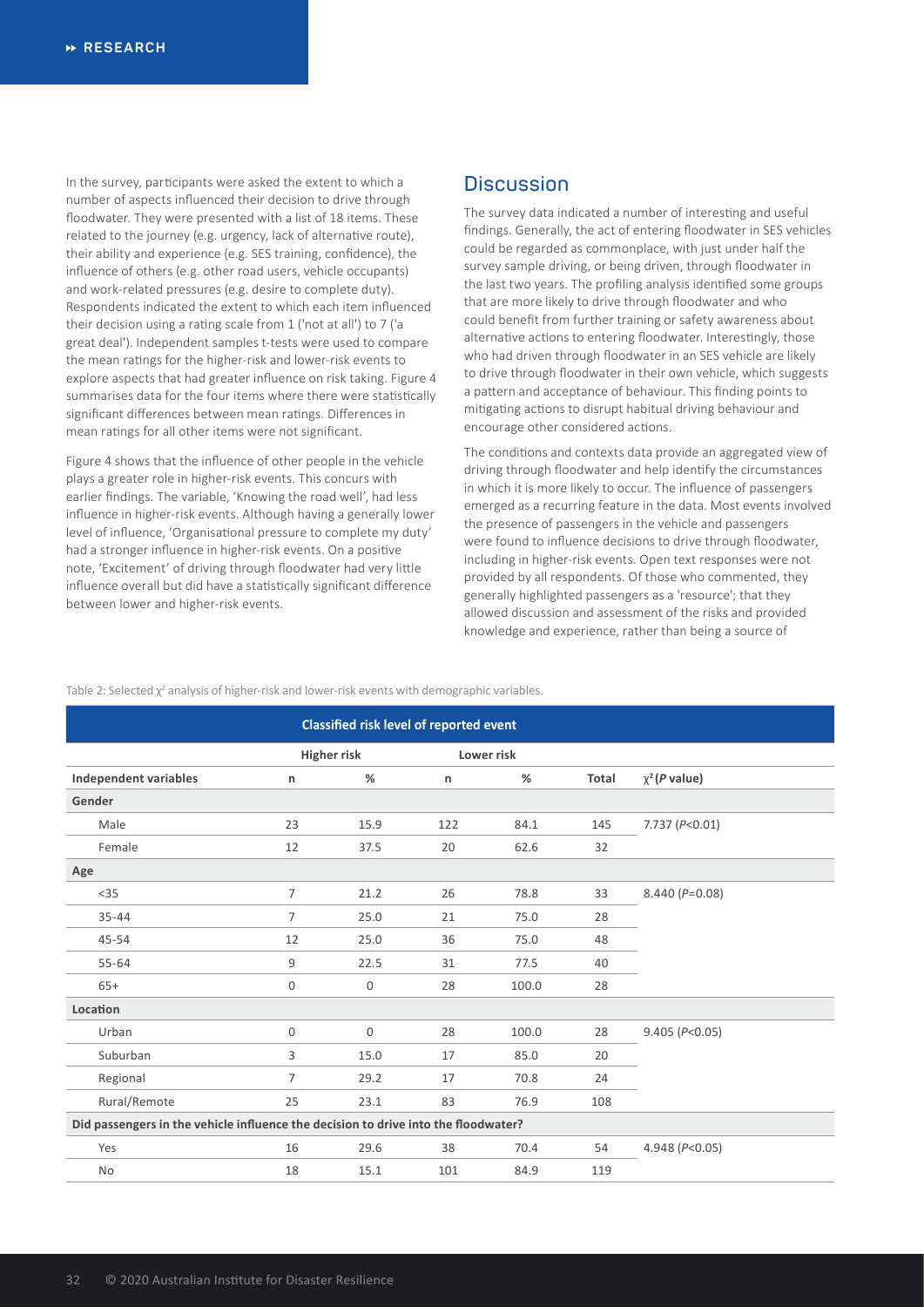

Figure 4: Aspects that influenced a decision to drive through floodwaters (n=174).

coercion or encouragement to take risks. However, it seems possible that social factors, inside and outside the vehicle, influence decisions in both positive and negative ways.

Similarly, perceived organisational pressure was mentioned in open comments of the survey. This related to the nature of activities taking place when driving through floodwater and was an influencing factor on the decision to drive through floodwater in higher-risk situations. While relevant, it may serve as post hoc justification for actions taken. A sense of urgency and purpose will always be part of SES duty. This is a possible area of investigation in relation to how it is used to rationalise or promote risky decision-making.

### **Study strengths and limitations**

This study was supported by VICSES, including its senior management. Survey development had expert input to make it relevant to VICSES personnel. The survey data are detailed and the information gives it great utility. The use of a co-developed floodwater definition and a reference image for estimating water depth were important additions that improved data quality. However, although the sample size was good, the response rate was suboptimal and there is potential for both selection bias and recall bias. Recollection of events of driving through floodwater may be skewed to salient, and possibly extreme, events rather than 'typical' events. For these reasons, it is important to interpret the data as representative of the sample rather than of the VICSES population *per se*.

Focusing on higher-risk events was a constructive approach for utilisation of the study findings. However, a number of assumptions were made to categorise the riskiness of events that may not accurately reflect individual events in the data. In addition, sample size limitations mean that analysing higherrisk events needs to be interpreted with caution. Merging data from this study with data collected from other jurisdictions may overcome some of these limitations in future analysis.

### **VICSES utilisation of research**

Encountering floodwater on roads is a common occurrence for VICSES personnel when responding to flood and storm situations. VICSES has developed operational doctrine to support members in assessing and managing the risk associated with floodwater (Victoria State Emergency Service 2018). In addition, VICSES launched a set of revised organisational values in 2018 and incorporated 'Safety Drives Our Decisions' to reflect the importance of safety to the organisation. This was rated by personnel as one of the highest of the five VICSES values.

Responses from personnel to encountering floodwater in this study provided a mix of cases that are consistent with the principles articulated in VICSES doctrine and cases that are inconsistent with these principles. This suggests a need to remind SES personnel that they are vulnerable to the potential risks posed by entering floodwater in their work and in private vehicles. This message is conveyed in the Victoria Government and VICSES awareness campaign, '15 to FLOAT'.<sup>2</sup> A positive indication is that many respondents commented on explicit risk assessment and management measures they and their crews took during the recalled events described in the survey. However, as VICSES doctrine was only available for the previous year, it is probable that the recalled instances in this study took place prior to the VICSES doctrine being available. This is reinforced by there being only a relatively small number of flash-flood events and major broad-scale overland and riverine flooding last occurred in 2010–2012.

The findings from this research indicate that work to revise and enhance operational doctrine would provide advice on alternatives for entering floodwater. This advice could be alternate route planning by incident management teams and the greater use of rescue boats and helicopters.

<sup>2</sup> 15 to FLOAT. At: http://15tofloat.com.au/.